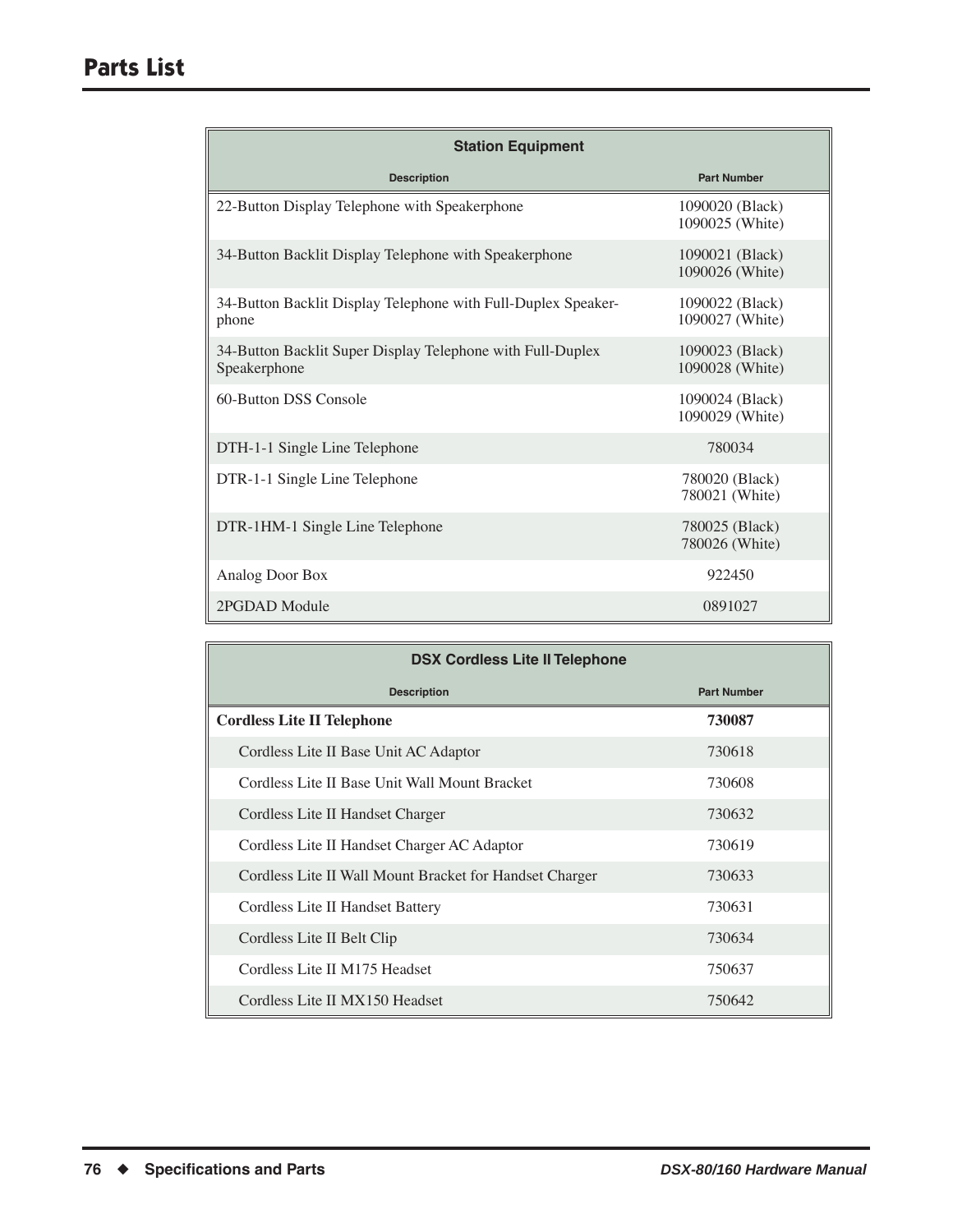## **Parts List**

| <b>DESI Labels</b>                            |                    |
|-----------------------------------------------|--------------------|
| <b>Description</b>                            | <b>Part Number</b> |
| <b>DSX Telephone Labels</b>                   |                    |
| DSX 22-Button Display Telephone (White)       | 1093086            |
| DSX 22-Button Display Telephone (Black)       | 1093085            |
| DSX 34-Button Display Telephone (White)       | 1093084            |
| DSX 34-Button Display Telephone (Black)       | 1093083            |
| DSX 34-Button Super Display Telephone (White) | 1093082            |
| DSX 34-Button Super Display Telephone (Black) | 1093081            |
| DSX 60-Button DSS (White)                     | 1093080            |
| DSX 60-Button DSS (Black)                     | 1093079            |
| <b>DTR-1-1 Telephone Labels</b>               |                    |
| <b>Black</b>                                  | 780400             |
| Metallic Green                                | 780401             |
| Metallic Silver                               | 780402             |
| Lime Green                                    | 780403             |
| Preprint (blank)                              | 780459             |
| <b>DTR-1HM-1 Telephone Labels</b>             |                    |
| <b>Black</b>                                  | 780404             |
| Metallic Green                                | 780405             |
| Metallic Silver                               | 780406             |
| Lime Green                                    | 780407             |
| Preprint (blank)                              | 780460             |
| <b>DTH-1-1 Telephone Labels</b>               |                    |
| Metallic Silver                               | 780450             |

| <b>DSX Telephone Headsets</b> |                    |
|-------------------------------|--------------------|
| <b>Description</b>            | <b>Part Number</b> |
| See <i>Headsets</i> (page 5). |                    |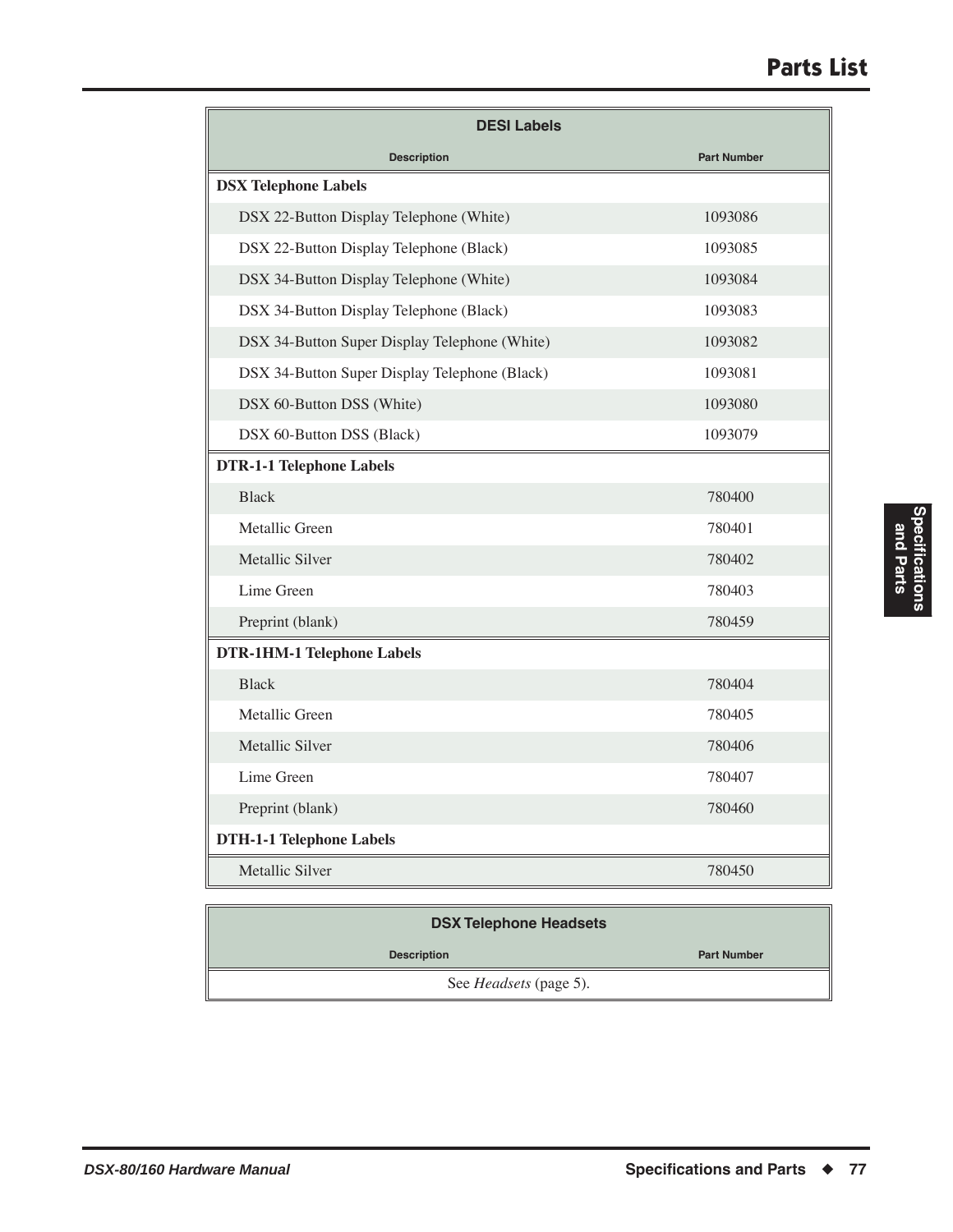| <b>Common Equipment</b>                                                         |                    |
|---------------------------------------------------------------------------------|--------------------|
| <b>Description</b>                                                              | <b>Part Number</b> |
| DSX-80 4-Slot KSU<br>DSX-160 8-Slot KSU                                         | 1090002<br>1090003 |
| <b>DSX</b> Power Supply                                                         | 1091008            |
| Installation Cable                                                              | 808920             |
| <b>DSX Serial Adaptor</b><br>(requires customer-provided 6-conductor line cord) | 1091014            |

| Cards                                                           |                    |
|-----------------------------------------------------------------|--------------------|
| <b>Description</b>                                              | <b>Part Number</b> |
| CPU Card                                                        | 1090010            |
| 16 Port Digital Station Card (16ESIU)                           | 1091004            |
| 16 Port Analog Station Card with HV Message Waiting<br>(16SLIU) | 1091007            |
| 8 Port Analog Station Card with HV Message Waiting (8SLIU)      | 1091010            |
| T1/E1/PRI Line Card                                             | 1091006            |
| 16 Port CO Line Card (16COIU)                                   | 1091005            |
| 8 Port CO Line Card (16COIU)                                    | 1091009            |

| <b>IntraMail</b>                      |                    |
|---------------------------------------|--------------------|
| <b>Description</b>                    | <b>Part Number</b> |
| IntraMail 8 Port x 16 Hour            | 1091013            |
| $\parallel$ IntraMail 4 Port x 8 Hour | 1091011            |